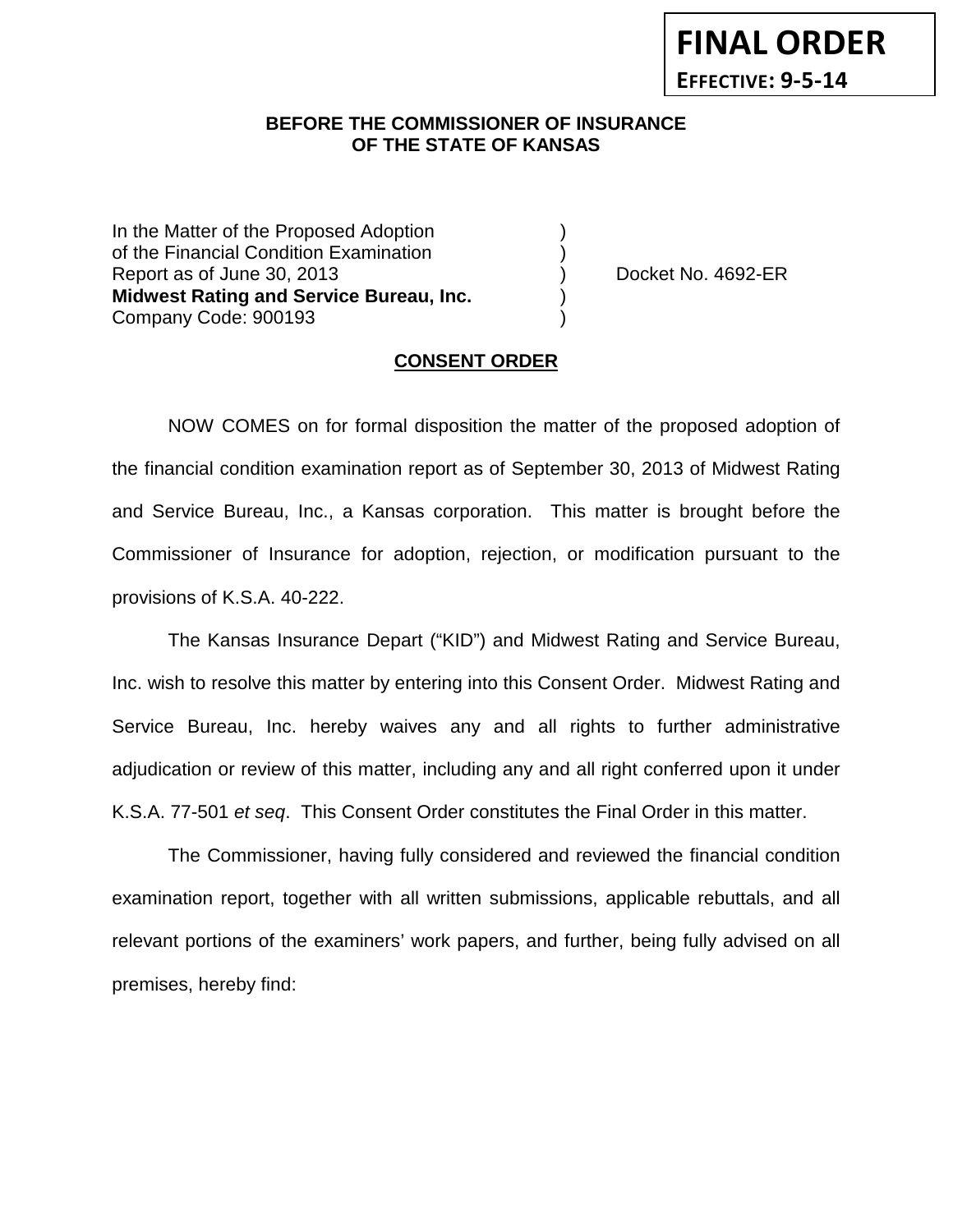#### **Policy Reasons**

It is stated policy of the State of Kansas that whenever the Commissioner of Insurance deems it necessary, an examination of the affairs and financial condition of any insurance company in the process of organization, applying for admission, or doing business in this State can be undertaken. In all cases, such an examination must occur once every five (5) years. Through the examination process, the insurance consuming public will be well served and protected.

#### **Findings of Fact**

1. The Commissioner of Insurance has jurisdiction over this matter pursuant to K.S.A. 40-222.

2. An examination of Midwest Rating and Service Bureau, Inc. was undertaken by the Kansas Insurance Department and was completed on May 8, 2014.

3. The examiner-in-charge tendered and filed with the Kansas Insurance Department a verified written report of the examination within thirty (30) days following completion of the examination, to wit; May 8, 2014.

4. Following receipt of the verified report, the Kansas Insurance Department transmitted the report to Midwest Rating and Service Bureau, Inc. on August 07, 2014, with a duly executed notice advising the company of its opportunity to prepare and submit to the Kansas Insurance Department a written submission or rebuttal with respect to any and all matters contained in the report. Midwest Rating and Service Bureau, Inc. was further advised that any written submission or rebuttal needed to be filed with the Kansas Insurance Department no later than thirty (30) days after receipt of the verified report.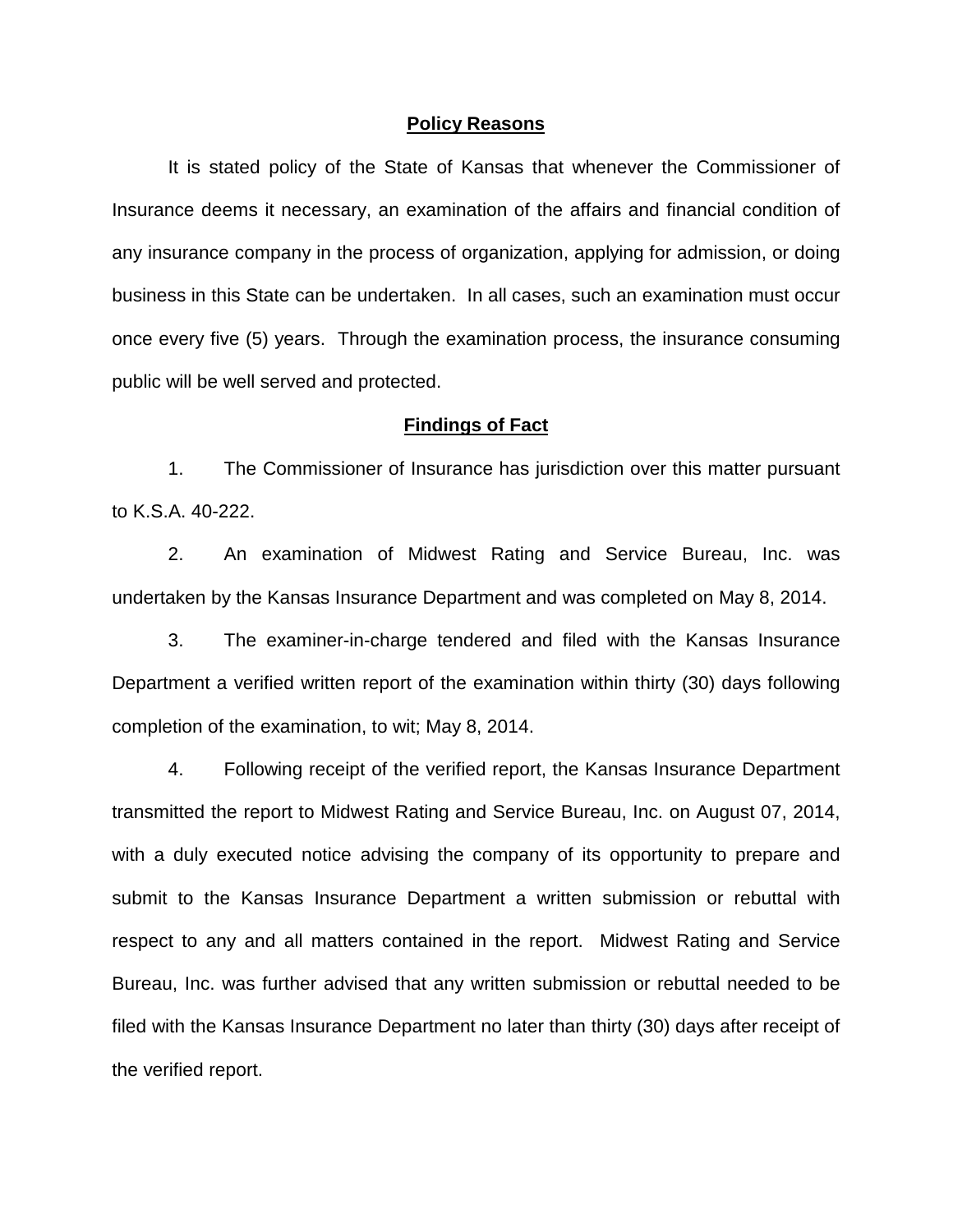5. Midwest Rating and Service Bureau, Inc. filed a written acceptance of the verified report on August 13, 2014.

6. Based upon the written submission tendered by Midwest Rating and Service Bureau, Inc., the company took no exceptions to matters contained in the verified report.

7. Within thirty (30) days of the end of the time period allowed for written submission or rebuttal, the Commissioner of Insurance fully reviewed the report, together with all written submissions and rebuttals provided by Midwest Rating and Service Bureau, Inc. The Commissioner of Insurance further reviewed all relevant workpapers.

8. No other written submissions or rebuttals were submitted by Midwest Rating and Service Bureau, Inc.

## **Conclusion of Law**

9. K.S.A. 40-222(k)(2) provides:

"Within 30 days of the end of the period allowed for the receipt of written submissions or rebuttals, the commissioner shall fully consider and review the report, together with any written submissions or rebuttals and any relevant portions of the examiners workpapers and enter an order:

- (A) Adopting the examination report as filed or with modification or corrections. If the examination report reveals that the company is operating in violation of any law, regulation or prior order of the commissioner, the commissioner may order the company to take any action the commissioner considers necessary and appropriate to cure such violations; or
- (B) rejecting the examination report with directions to the examiners to reopen the examination for purposes of obtaining additional data, documentation or information, and refiling pursuant to subsection (k); or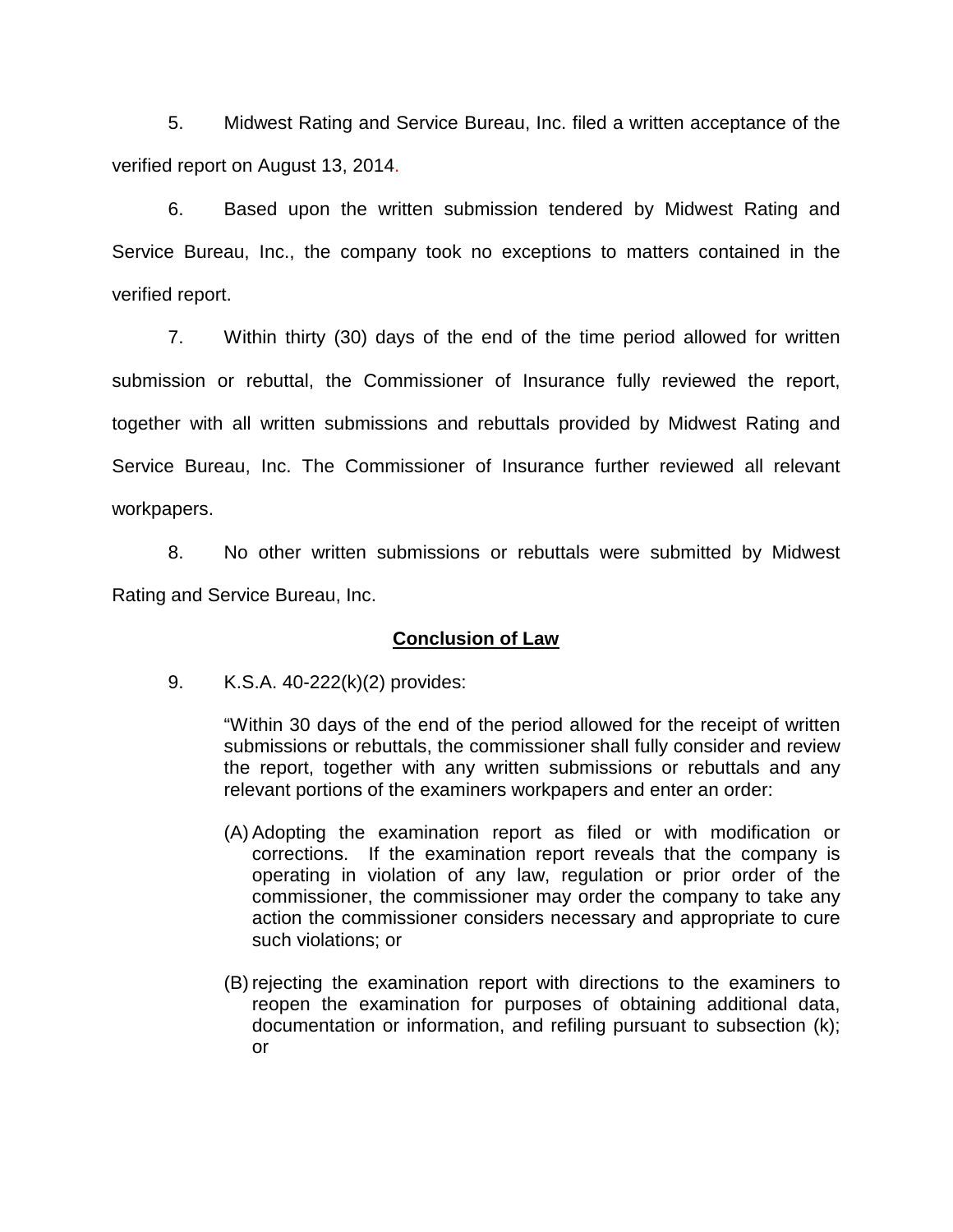(C)call and conduct a fact-finding hearing in accordance with K.S.A. 40- 281 and amendments thereto for purposes of obtaining additional documentation, data, information and testimony."

10. Based upon the Findings of Fact enumerated in paragraphs #1 through #8 above, the financial condition examination report as of September 30, 2013 of Midwest Rating and Service Bureau, Inc. should be adopted.

# **IT IS THEREFORE, BY THE COMMISSIONER OF INSURANCE, ORDERED THAT:**

1. The financial condition examination report as of September 30, 2013 of Midwest Rating and Service Bureau, Inc. hereby is adopted.

2. The Commissioner of Insurance retains jurisdiction over this matter to issue any and all further Orders deemed appropriate or to take such further action necessary to dispose of this matter.

**IT IS SO ORDERED THIS \_\_5th\_\_ DAY OF SEPTEMBER, 2014 IN THE CITY OF TOPEKA, COUNTY OF SHAWNEE, STATE OF KANSAS.**



/S/ Sandy Praeger

Sandy Praeger

Commissioner of Insurance

By:

/s/ John Wine

John Wine

General Counsel